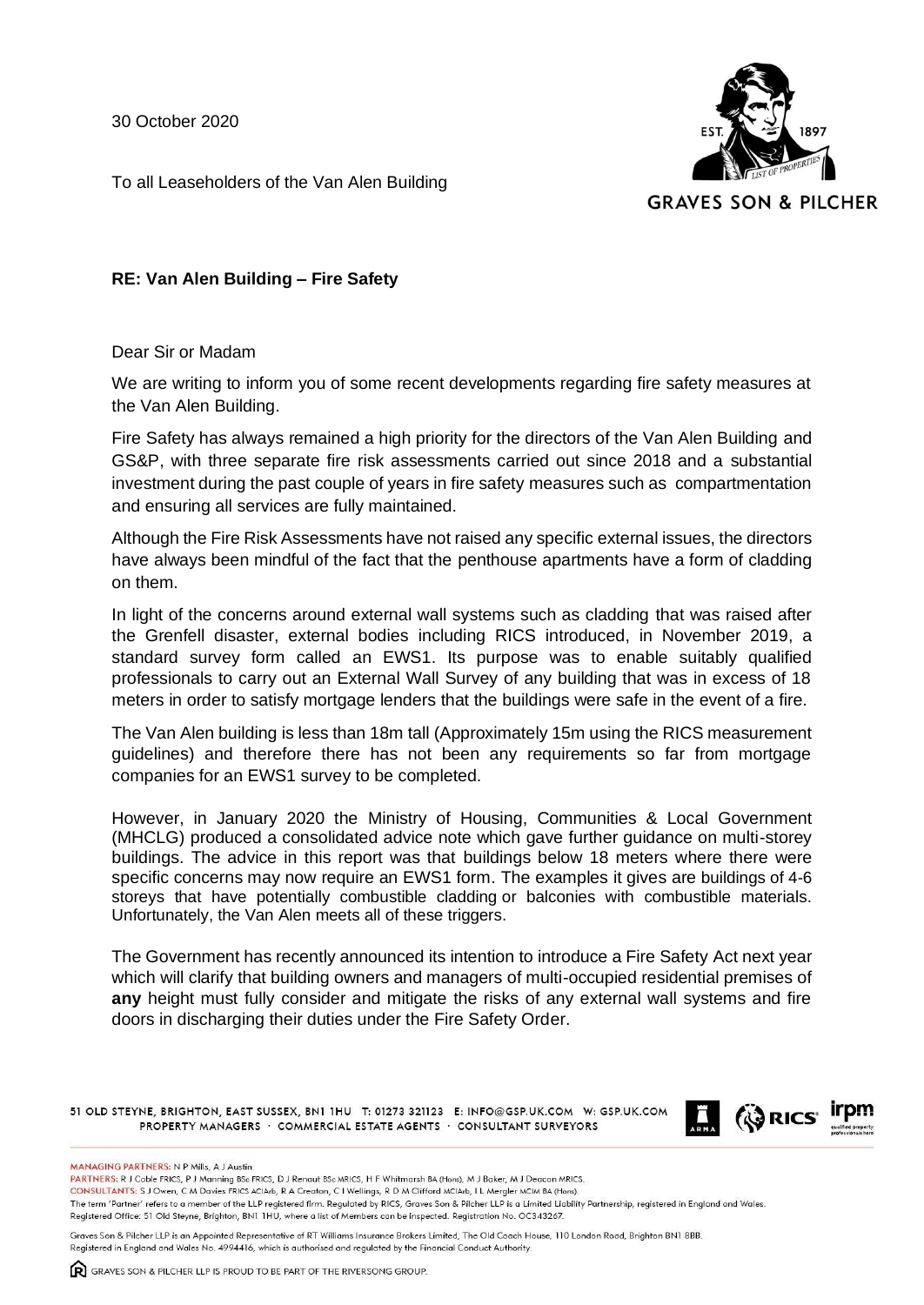

The MHCLG guidance notes state; 'We strongly advise building owners to consider the risks of any external wall system and fire doors in their fire risk assessments, irrespective of the height of the building, ahead of the planned clarification.'

Based on this guidance, the Van Alen directors and GS&P have been making enquiries with ICS Ltd who were the original installer of the cladding system at the Van Alen. The cladding is only installed on the top floor of the block, the penthouse properties.

ICS Ltd have now confirmed that the external panels on the penthouse apartments have a core of expanded polystyrene (EPS). Although this is not the same type or risk as that used at Grenfell, it is nevertheless not an industry acceptable insulant.

Although the cladding is only located on the top floor and therefore presents a minimal risk to residents, due to fire generally spreading upwards, it is nevertheless important to ensure the building is fully compliant with fire safety requirement and therefore it is likely that the cladding will need to be replaced. However at this point in time it is unclear about what would be a suitable replacement, so the advice from the original installers is to ensure we fully research appropriate products and seek professional advice. As the guidance on cladding is constantly being reviewed, we do not want to rush into anything until we are certain that the final result will be fully compliant.

We may also need to firstly carry out a full EWS1 survey that includes the rendering to check for any insulation behind it, and also the general compartmentation between each floor.

Another area of concern for the Van Alen building is balconies which have decking that is not fire resistant as this is considered a potential fire risk. The MHCLG guidance notes advises;

'Balconies including combustible materials may not meet an appropriate standard of safety and could pose a risk to the health and safety of residents and other building users. Building owners should therefore ensure that they understand the materials used in the construction of balconies. This will enable them or their competent advisor to better understand the associated risk of external fire spread and take appropriate action to manage this risk.'

As you can appreciate, there is still a great deal of further investigation required before any firm decisions are made on how to proceed, and the directors are also mindful that leaseholders would not want to spend additional money without fully investigating all options and ensuring value for money is provided for any work that is carried out.

The exterior of the Van Alen building is due to be redecorated in 2022 which would involve scaffolding and therefore we would ideally look to combine any external cladding remedial works with the redecoration programme to fully utilise the scaffolding and avoid paying twice for access costs. However, depending on the result of further enquiries, it may be decided that we would need to bring forward the redecoration programme to 2021 in order to avoid unnecessary delays to the fire safety remedial works, or if the current situation prevents residents from selling their flat or re-mortgaging.

Whilst all these issues are being decided and actioned, as an interim safety measure we need to ensure that all the action points on the recent fire risk assessment have been implemented. The fire safety works within the communal areas have almost been completed, however the work to individual flat entrance doors is still outstanding. The reason for this is that we have